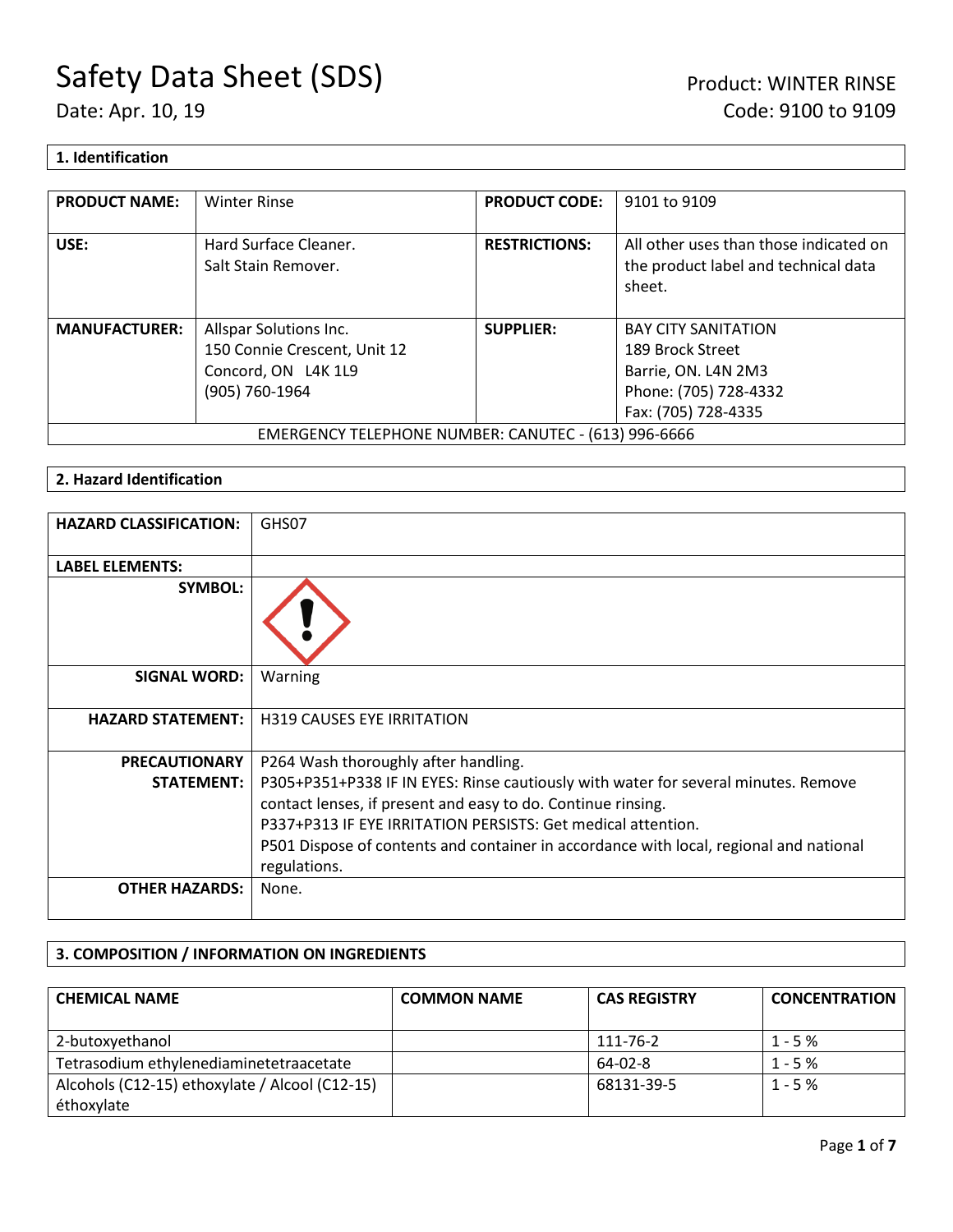For production reasons a range is given. There are no additional ingredients present which, within the current knowledge of the supplier and in the concentrations applicable, are classified as hazardous to health or the environment and hence require reporting in this section NOTE: Confidential business information rules can apply.

### **4. FIRST-AID MEASURES**

| <b>FIRST-AID MEASURES BY ROUTE OF EXPOSURE:</b> |                                                                                         |  |
|-------------------------------------------------|-----------------------------------------------------------------------------------------|--|
| <b>INHALATION:</b>                              | Remove victim to fresh air and keep at rest in a position comfortable for breathing.    |  |
|                                                 | Get medical attention.                                                                  |  |
| <b>SKIN CONTACT:</b>                            | Remove immediately all contaminated clothing. Wash with soap and water and rinse        |  |
|                                                 | thoroughly. If skin irritation or a rash occurs: Get medical advice/attention.          |  |
| <b>EYE CONTACT:</b>                             | Immediately flush eyes with plenty of water, occasionally lifting the upper and lower   |  |
|                                                 | eyelids. Check for and remove any contact lenses. Continue to rinse for at least 10     |  |
|                                                 | minutes. Get medical attention.                                                         |  |
| <b>INGESTION:</b>                               | Wash out mouth with water. If material has been swallowed and the exposed person        |  |
|                                                 | is conscious, give small quantities of water to drink. Stop if the exposed person feels |  |
|                                                 | sick as vomiting may be dangerous. Do not induce vomiting unless directed to do so      |  |
|                                                 | by medical personnel. If vomiting occurs, the head should be kept low so that vomit     |  |
|                                                 | does not enter the lungs. If unconscious, place in recovery position and get medical    |  |
|                                                 | attention immediately. Maintain an open airway. Get medical attention immediately.      |  |
|                                                 | Call a poison center or physician.                                                      |  |
| <b>MOST IMPORTANT SYMPTOMS</b>                  | None known.                                                                             |  |
| <b>AND EFFECTS (ACUTE OR</b>                    |                                                                                         |  |
| DELAYED):                                       |                                                                                         |  |
| <b>IMMEDIATE MEDICAL</b>                        | Treat symptomatically. Contact poison treatment specialist immediately if large         |  |
| <b>ATTENTION AND SPECIAL</b>                    | quantities have been ingested.                                                          |  |
| <b>TREATMENT IF NECESSARY:</b>                  |                                                                                         |  |

### **5. FIRE-FIGHTING MEASURES**

| <b>SUITABLE EXTINGUISHING MEDIA:</b>                           | CO2, sand, extinguishing powder for surrounding fire.                                                                                            |
|----------------------------------------------------------------|--------------------------------------------------------------------------------------------------------------------------------------------------|
| UNSUITABLE EXTINGUISHING MEDIA:                                | <b>NAV</b>                                                                                                                                       |
| SPECIFIC HAZARDS ARISING FROM THE<br><b>HAZARDOUS PRODUCT:</b> | In case of accidental fire and extreme heat conditions, the following<br>gaseous products can be released after water evaporation: hydrocarbons, |
|                                                                | carbon monoxides and dioxides (COx) and nitrogen dioxide (NOx).                                                                                  |
| SPECIAL PROTECTIVE EQUIPMENT AND                               | No special measures required                                                                                                                     |
| <b>PRECAUTIONS FOR FIREFIGHTERS:</b>                           |                                                                                                                                                  |
| <b>ADDITIONAL INFORMATION:</b>                                 | This product is not flammable                                                                                                                    |

#### **6. ACCIDENTAL RELEASE MEASURES**

| PERSONAL PRECAUTIONS, PROTECTIVE           | Wear recommended protective equipment(s). Keep unprotected         |
|--------------------------------------------|--------------------------------------------------------------------|
| <b>EQUIPMENT AND EMERGENCY PROCEDURES:</b> | persons away.                                                      |
| <b>METHODS AND MATERIALS FOR</b>           | SMALL SPILL: Stop leak if without risk. Move containers from spill |
| <b>CONTAINMENT AND CLEANING UP:</b>        | area. Dilute with water and mop up. Alternatively absorb with an   |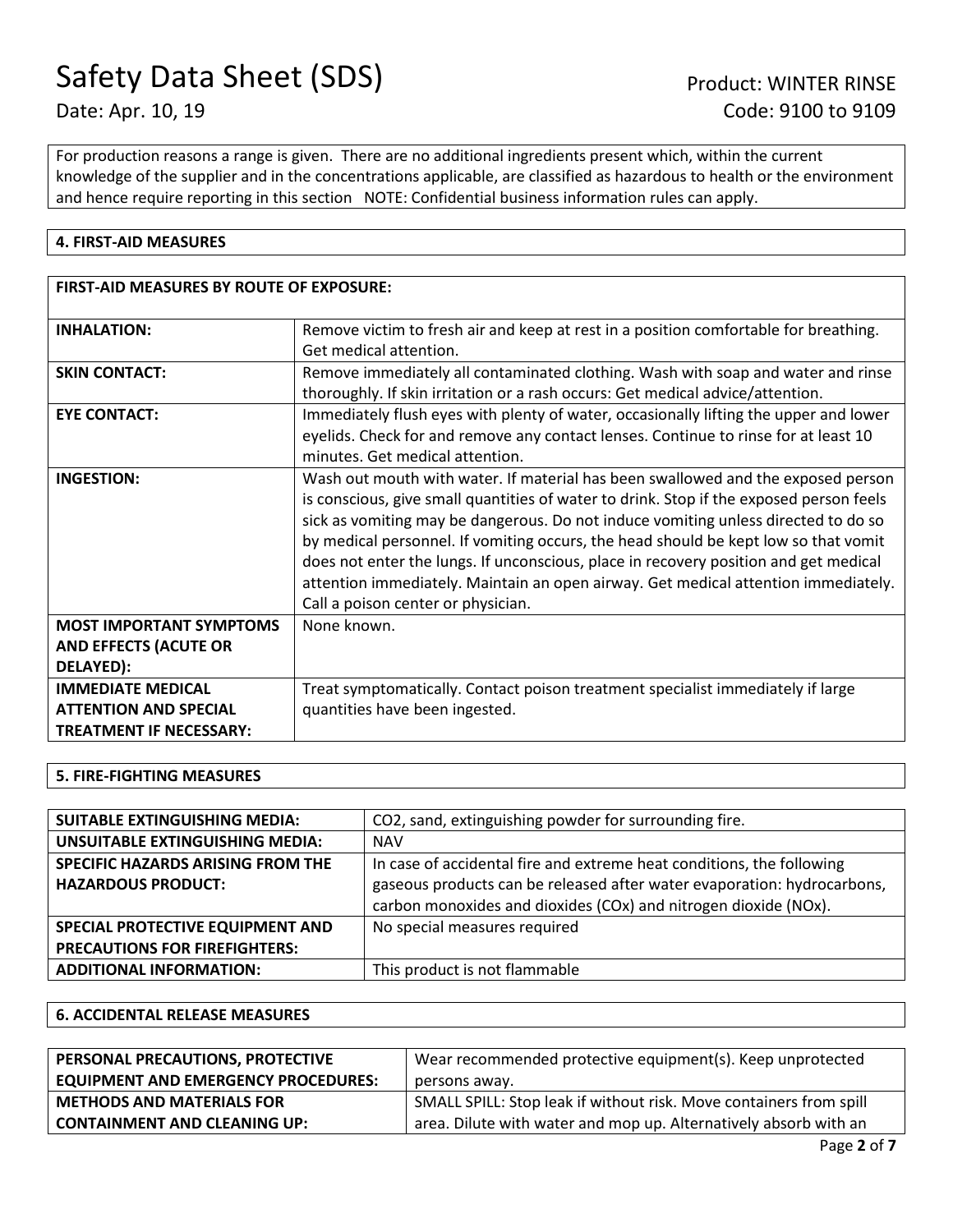# Date: Apr. 10, 19 Code: 9100 to 9109

| inert dry material and place in an appropriate waste disposal         |
|-----------------------------------------------------------------------|
| container. Dispose of via a licensed waste disposal contractor.       |
| LARGE SPILL: Stop leak if without risk. Move containers from spill    |
| area. Approach release from upwind. Prevent entry into sewers,        |
| water courses, basements or confined areas. Wash spillages into an    |
| effluent treatment plant or proceed as follows. Contain and collect   |
| spillage with non-combustible, absorbent material e.g. sand, earth,   |
| vermiculite or diatomaceous earth and place in container for          |
| disposal according to local regulations (see Section 13). The spilled |
| material may be neutralized vinegar or citric acid. Dispose of via a  |
| licensed waste disposal contractor. Contaminated absorbent            |
| material may pose the same hazard as the spilled product. Note: see   |
| Section 1 for emergency contact information and Section 13 for        |
| waste disposal.                                                       |

### **7. HANDLING AND STORAGE**

| <b>PRECAUTIONS FOR SAFE HANDLING:</b>                                  | Put on appropriate personal protective equipment (see Section 8). Do not<br>get in eyes or on skin or clothing. Do not breathe vapour or mist. Do not<br>ingest. If during normal use the material presents a respiratory hazard, use<br>only with adequate ventilation or wear appropriate respirator. Keep in the<br>original container or an approved alternative made from a compatible<br>material, kept tightly closed when not in use. Keep away from acids and<br>oxidizers. Empty containers retain product residue and can be hazardous.<br>Do not reuse container. |
|------------------------------------------------------------------------|-------------------------------------------------------------------------------------------------------------------------------------------------------------------------------------------------------------------------------------------------------------------------------------------------------------------------------------------------------------------------------------------------------------------------------------------------------------------------------------------------------------------------------------------------------------------------------|
| <b>CONDITIONS FOR SAFE STORAGE</b><br>INCLUDING INCOMPATIBLE MATERIAL: | Store in accordance with local regulations. Store in original container<br>protected from direct sunlight in a dry, cool and well-ventilated area, away<br>from incompatible materials (see Section 10) and food and drink.<br>Containers that have been opened must be carefully resealed and kept<br>upright to prevent leakage. Do not store in unlabeled containers. Use<br>appropriate containment to avoid environmental contamination.                                                                                                                                 |

### **8. EXPOSURE CONTROLS / PERSONAL PROTECTION**

**CONTROL PARAMETERS, INCLUDING OCCUPATIONAL EXPOSURE GUIDELINES OR BIOLOGICAL EXPOSURE LIMITS AND THE SOURCE OF THOSE VALUES:**

| <b>APPROPRIATE ENGINEERING</b>        | Ensure appropriate aeration and ventilation.                                |
|---------------------------------------|-----------------------------------------------------------------------------|
| <b>CONTROLS:</b>                      |                                                                             |
| <b>INDIVIDUAL PROTECTION MEASURES</b> | Avoid contact with the eyes and skin. Do not breathe dust, fume, gas, mist, |
| (E.G. PERSONAL PROTECTIVE             | vapours or spray. Immediately remove all soiled and contaminated clothing.  |
| <b>EQUIPMENT):</b>                    | Wash hands before breaks and at the end of work. Keep away from             |
|                                       | foodstuffs, beverages and feed.                                             |
|                                       | Breathing equipment: If airborne concentrations are above the permissible   |
|                                       | exposure limit or arc not known, use NIOSH-approved respirators.            |
|                                       | Respirators should be selected based on the form and concentration of       |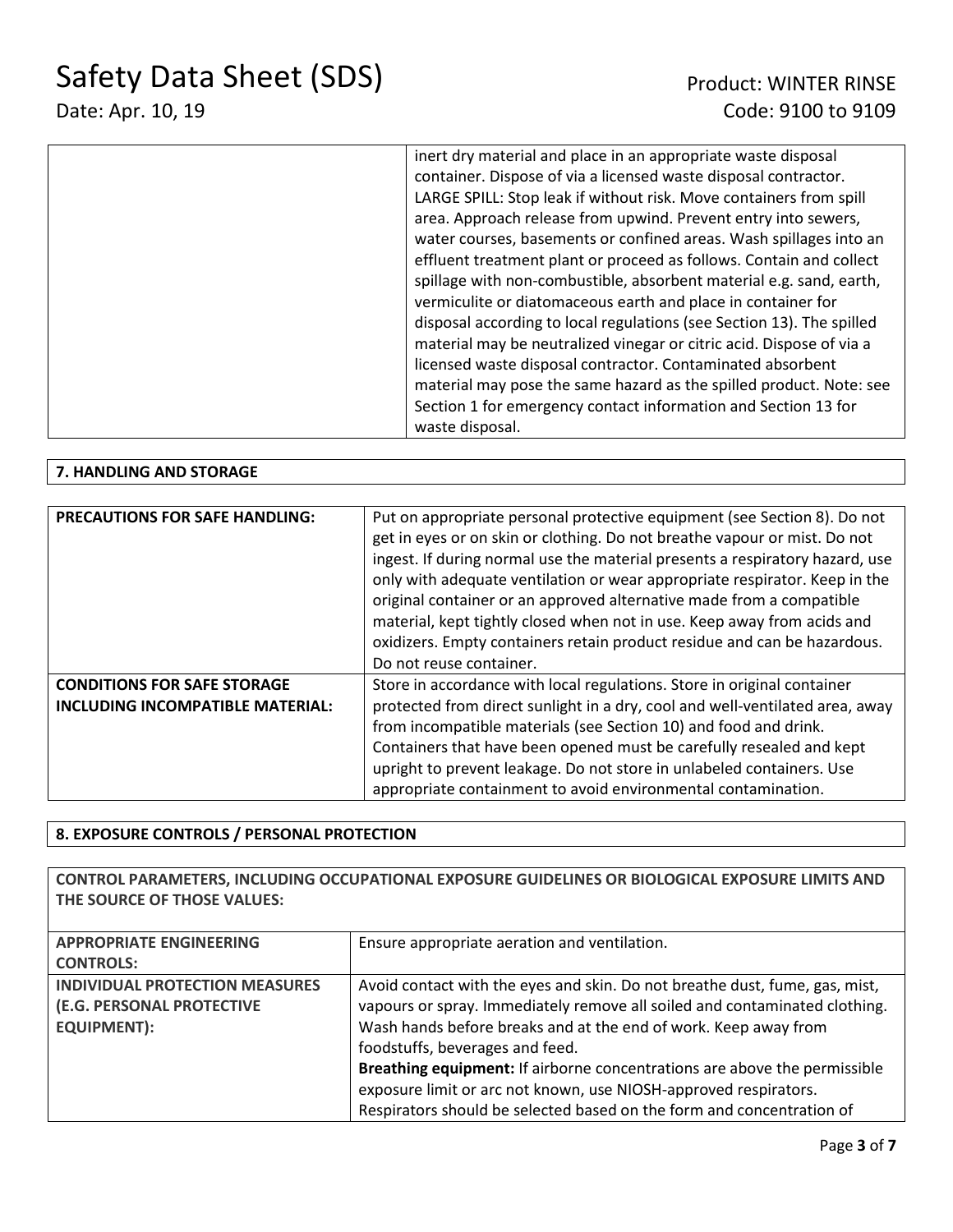# Date: Apr. 10, 19 Code: 9100 to 9109

| contaminants in air, and in accordance with OSHA (29 CFR 1910.134). Advice       |
|----------------------------------------------------------------------------------|
| should be sought from respiratory protection specialists                         |
| Protection of hands: Chemical-resistant, impervious gloves complying with        |
| an approved standard should be worn at all times when handling chemical          |
| products if a risk assessment indicates this is necessary.                       |
| Eye protection: Safety eyewear complying with an approved standard should        |
| be used when a risk assessment indicates this is necessary to avoid exposure     |
| to liquid splashes, mists, gases or dusts. If contact is possible, the following |
| protection should be worn, unless the assessment indicates a higher degree       |
| of protection: chemical splash goggles and/or face shield. Safety glasses with   |
| side-shields.                                                                    |
| Body protection: Personal protective equipment for the body should be            |
| selected based on the task being performed and the risks involved and            |
| should be approved by a specialist before handling this product.                 |
| Recommended: safety apron                                                        |

### **9. PHYSICAL AND CHEMICAL PROPERTIES**

| <b>APPEARANCE</b>            | Red Liquid              | <b>PH</b>                    | $10.0 (+/- 0.5)$   |
|------------------------------|-------------------------|------------------------------|--------------------|
| <b>ODOUR</b>                 | Neutral / Solvent Smell | <b>ODOUR THRESHOLD</b>       | <b>NAV</b>         |
| <b>MELTING POINT</b>         | <b>NAV</b>              | <b>FREEZING POINT</b>        | $\sim 0^{\circ}$ C |
| <b>INITIAL BOILING POINT</b> | $\sim$ 100 $^{\circ}$ C | <b>FLASH POINT</b>           | <b>NAP</b>         |
| <b>EVAPORATION RATE</b>      | <b>NAV</b>              | <b>FLAMMABILITY</b>          | <b>NAP</b>         |
| <b>LOWER FLAMMABLE LIMIT</b> | <b>NAP</b>              | <b>UPPER FLAMMABLE LIMIT</b> | <b>NAP</b>         |
| <b>VAPOUR PRESSURE</b>       | <b>NAV</b>              | <b>VAPOUR DENSITY</b>        | <b>NAV</b>         |
| <b>RELATIVE DENSITY</b>      | 1.05                    | <b>SOLUBILITY</b>            | Complete in water  |
| <b>PARTITION COEFFICIENT</b> | <b>NAV</b>              | <b>AUTO-IGNITION</b>         | <b>NAP</b>         |
|                              |                         | <b>TEMPERATURE</b>           |                    |
| <b>DECOMPOSITION</b>         | <b>NAV</b>              | <b>VISCOSITY</b>             | 500 cps            |
| <b>TEMPERATURE</b>           |                         |                              |                    |

#### **10. STABILITY AND REACTIVITY**

| <b>REACTIVITY:</b>                         | No specific test data related to reactivity available for this product or its<br>ingredients.                                                                                                   |
|--------------------------------------------|-------------------------------------------------------------------------------------------------------------------------------------------------------------------------------------------------|
| <b>CHEMICAL STABILITY:</b>                 | The product is stable.                                                                                                                                                                          |
|                                            |                                                                                                                                                                                                 |
| <b>POSSIBILITY OF HAZARDOUS REACTIONS:</b> | Under normal conditions of storage and use, hazardous reactions will not                                                                                                                        |
|                                            | occur.                                                                                                                                                                                          |
| <b>CONDITIONS TO AVOID:</b>                | No specific data.                                                                                                                                                                               |
| <b>INCOMPATIBLE MATERIALS:</b>             | Attacks many metals producing extremely flammable hydrogen gas<br>which can form explosive mixtures with air. Reactive or incompatible<br>with the following materials: strong acids, oxidizers |
| <b>HAZARDOUS DECOMPOSITION PRODUCTS:</b>   | Under normal conditions of storage and use, hazardous decomposition<br>products should not be produced.                                                                                         |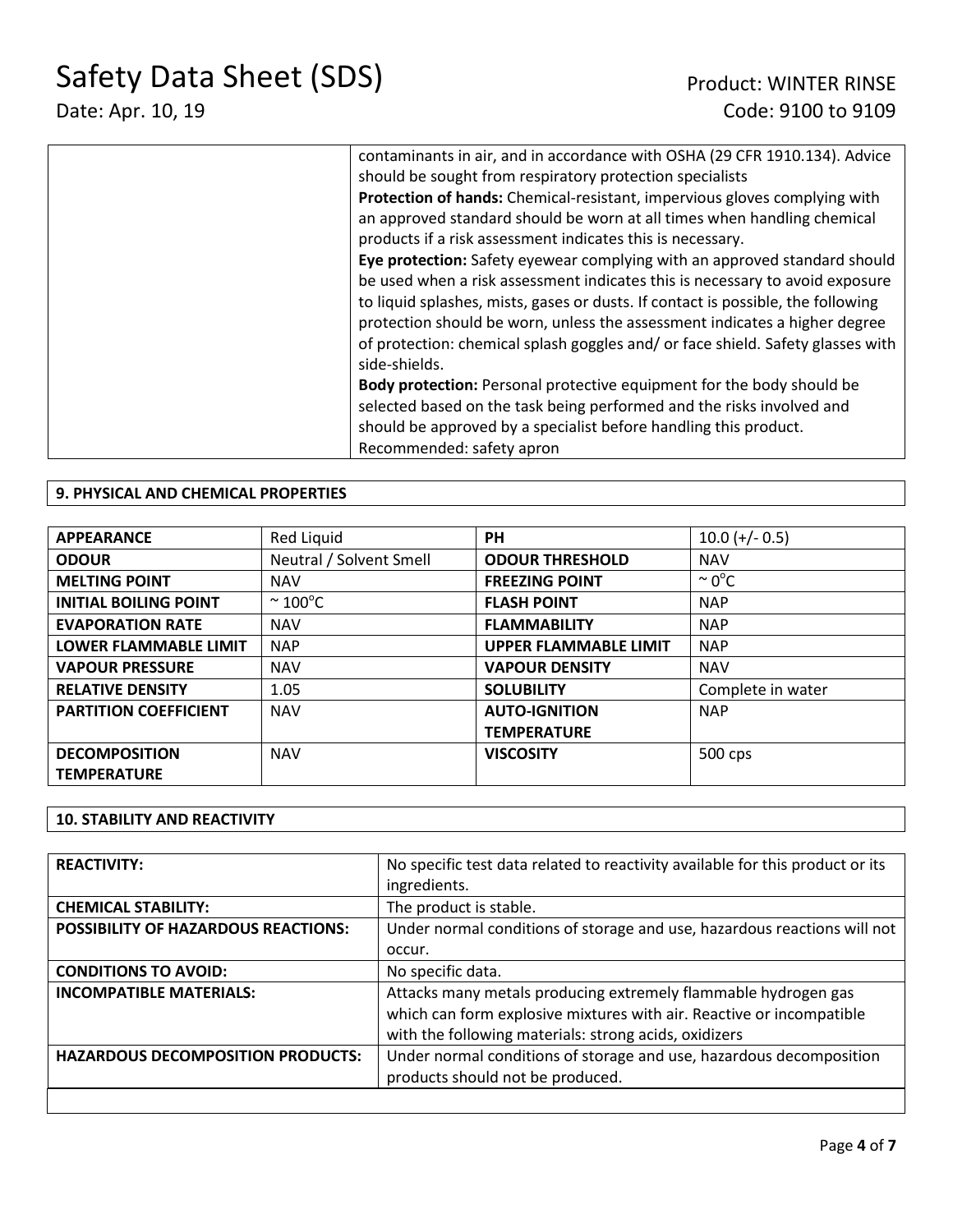## Date: Apr. 10, 19 Code: 9100 to 9109

### **11. TOXICOLOGICAL INFORMATION**

| ROUTES OF ENTRY: Oral, Dermal, Inhalation.                                |                                                                                              |                                                                                                          |                                                                                                       |  |  |
|---------------------------------------------------------------------------|----------------------------------------------------------------------------------------------|----------------------------------------------------------------------------------------------------------|-------------------------------------------------------------------------------------------------------|--|--|
|                                                                           |                                                                                              |                                                                                                          |                                                                                                       |  |  |
| 2-butoxyethanol                                                           |                                                                                              | LD50 (Oral)                                                                                              | $1,300$ mg/kg (rat)                                                                                   |  |  |
|                                                                           |                                                                                              | LD50 (Dermal)                                                                                            | $>2,000$ mg/kg (rat)                                                                                  |  |  |
|                                                                           |                                                                                              |                                                                                                          |                                                                                                       |  |  |
| Tetrasodium ethylenediaminetetraacetate                                   |                                                                                              | LD50 (Oral)                                                                                              | 3,030 mg/kg (rat)                                                                                     |  |  |
|                                                                           |                                                                                              | LD50 (Dermal)                                                                                            | >5,000 mg/kg (rabbit)                                                                                 |  |  |
|                                                                           |                                                                                              | LC50 (Inhalation, 4 hr)                                                                                  | No information available / Aucune                                                                     |  |  |
|                                                                           |                                                                                              |                                                                                                          | information de disponible                                                                             |  |  |
| Alcohols (C12-15) ethoxylate /                                            |                                                                                              | LD50 (Oral)                                                                                              | >5,000 mg/kg (rat)                                                                                    |  |  |
| Alcool (C12-15) éthoxylate                                                |                                                                                              | LD50 (Dermal)                                                                                            | $>5,000$ mg/kg (rabbit)                                                                               |  |  |
|                                                                           |                                                                                              | LC50 (Inhalation, 4 hr)                                                                                  | No information available / Aucune                                                                     |  |  |
|                                                                           |                                                                                              |                                                                                                          | information de disponible                                                                             |  |  |
|                                                                           |                                                                                              | SYMPTOMS RELATED TO THE PHYSICAL, CHEMICAL AND TOXICOLOGICAL CHARACTERISTICS:                            |                                                                                                       |  |  |
| IF ON THE SKIN:                                                           | CORROSIVE: Adverse symptoms may include the following: pain or irritation redness blistering |                                                                                                          |                                                                                                       |  |  |
|                                                                           | may occur                                                                                    |                                                                                                          |                                                                                                       |  |  |
| IF ON THE EYE:                                                            | CORROSIVE: Adverse symptoms may include the following: pain watering redness                 |                                                                                                          |                                                                                                       |  |  |
| <b>AFTER INGESTION:</b>                                                   |                                                                                              | CORROSIVE: Adverse symptoms may include the following: stomach pains                                     |                                                                                                       |  |  |
| <b>SENSITIZATION:</b>                                                     | No sensitizing effects known                                                                 |                                                                                                          |                                                                                                       |  |  |
|                                                                           |                                                                                              |                                                                                                          | DELAYED AND IMMEDIATE EFFECTS, AND CHRONIC EFFECTS FROM SHORT-TERM AND LONG-TERM EXPOSURE:            |  |  |
|                                                                           |                                                                                              | Prolonged or frequent contact can cause eczema and inflammation of the skins as a results of degreasing. |                                                                                                       |  |  |
|                                                                           |                                                                                              |                                                                                                          | ADDITIONAL TOXICOLOGICAL INFORMATION: The product shows the following dangers according to internally |  |  |
| approved calculation methods for preparations: Irritant                   |                                                                                              |                                                                                                          |                                                                                                       |  |  |
| <b>CARCINOGENIC CATEGORIES:</b> None of the ingredients are listed        |                                                                                              |                                                                                                          |                                                                                                       |  |  |
| General : No known significant effects or critical hazards.               |                                                                                              |                                                                                                          |                                                                                                       |  |  |
| Carcinogenicity: No known significant effects or critical hazards.        |                                                                                              |                                                                                                          |                                                                                                       |  |  |
| Mutagenicity: No known significant effects or critical hazards.           |                                                                                              |                                                                                                          |                                                                                                       |  |  |
| Teratogenicity: No known significant effects or critical hazards.         |                                                                                              |                                                                                                          |                                                                                                       |  |  |
| Developmental effects : No known significant effects or critical hazards. |                                                                                              |                                                                                                          |                                                                                                       |  |  |
| Fertility effects : No known significant effects or critical hazards.     |                                                                                              |                                                                                                          |                                                                                                       |  |  |
|                                                                           |                                                                                              |                                                                                                          |                                                                                                       |  |  |

### **12. ECOLOGICAL INFORMATION**

| Chemical name / Nom du produit chimique | Means of exposure / Moyens<br>d'expositions                            | Value / Valeur                       |
|-----------------------------------------|------------------------------------------------------------------------|--------------------------------------|
| 2-butoxyethanol                         | EC50 (Daphnia magna, 48 hr)<br>LC50 (Oncorhynchus mykiss, 96 h)        | $1,550$ mg/l<br>$1,474 \text{ mg/l}$ |
| Tetrasodium ethylenediaminetetraacetate | LC50 (Pimephales promelas, 96 hr)<br>LC50 (Lepomis macrochirus, 96 hr) | $>100$ mg/l<br>$157 - 2,070$ mg/l    |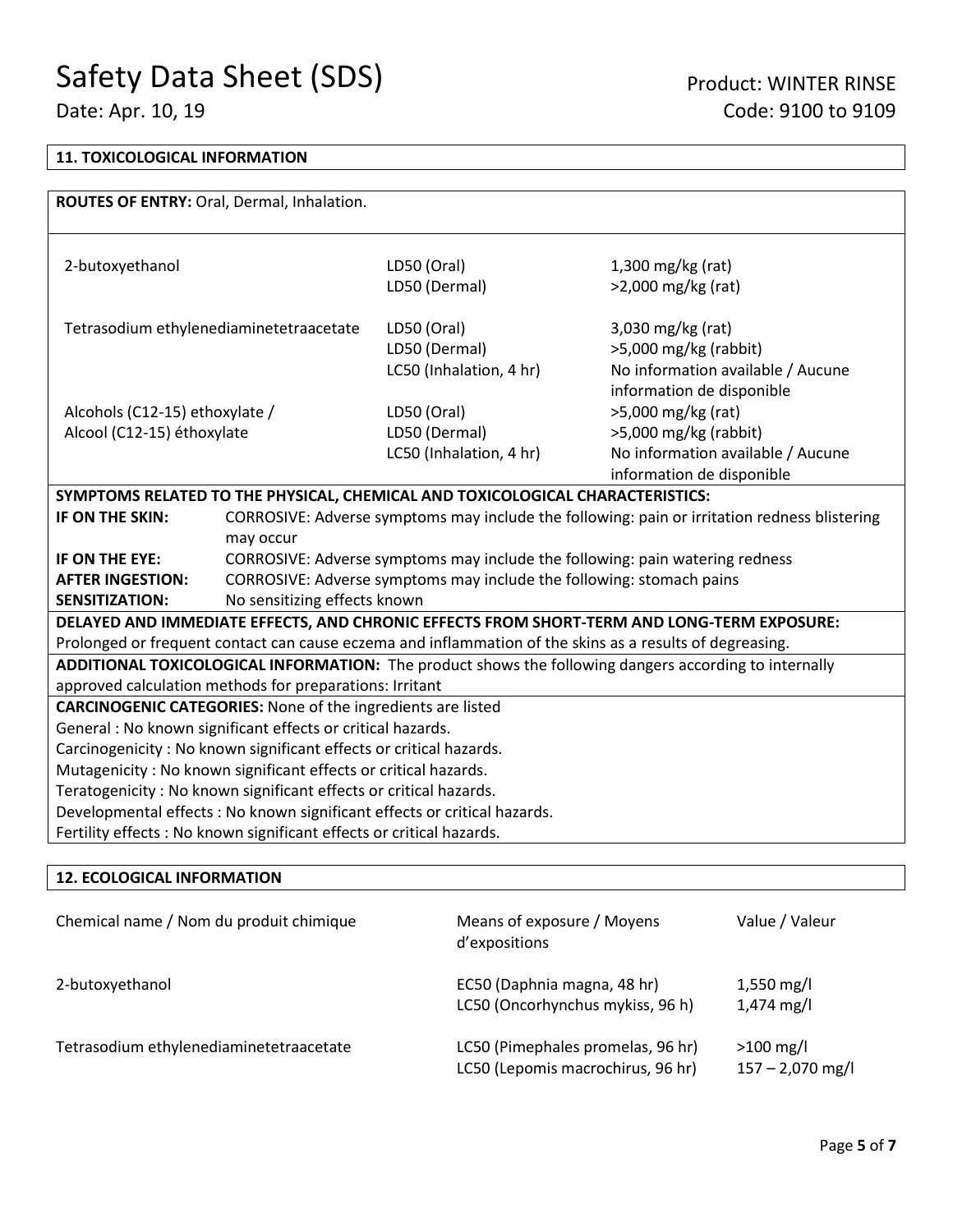Date: Apr. 10, 19 Code: 9100 to 9109

Alcohols (C12-15) ethoxylate / Alcool (C12-15) éthoxylate

EC50 (Algae, 72 hr) EC50 (Daphnia magna, 48 hr) LC50 (Fish, 96 hr)

 $10 - 100$  mg/l  $5 - 10$  mg/l  $5 - 10$  mg/l

| <b>ECOTOXICITY</b>               | No further information available                  |
|----------------------------------|---------------------------------------------------|
| PERSISTENCE AND DEGRADABILITY    | Not available.                                    |
| <b>BIOACCUMULATIVE POTENTIAL</b> | Not available.                                    |
| <b>MOBILITY IN SOIL</b>          | No further relevant information available.        |
| <b>OTHER ADVERSE EFFECTS</b>     | No known significant effects or critical hazards. |

### **13. DISPOSAL CONSIDERATIONS**

### **Waste treatment methods:**

**Recommendation:** The generation of waste should be avoided or minimized wherever possible. Disposal of this product, solutions and any by-products should at all times comply with the requirements of environmental protection and waste disposal legislation and any regional local authority requirements. Dispose of surplus and non-recyclable products via a licensed waste disposal contractor. Waste should not be disposed of untreated to the sewer unless fully compliant with the requirements of all authorities with jurisdiction. Waste packaging should be recycled. Incineration or landfill should only be considered when recycling is not feasible.

**Uncleaned packagings:** This material and its container must be disposed of in a safe way. Care should be taken when handling emptied containers that have not been cleaned or rinsed out. Empty containers or liners may retain some product residues. Avoid dispersal of spilled material and runoff and contact with soil, waterways, drains and sewers. **Recommendation:** Disposal must be made according to official regulations.

**Recommended cleansing agent:** Water.

### **14. TRANSPORT INFORMATION**

| <b>UN NUMBER</b>                        | <b>NAP</b> |
|-----------------------------------------|------------|
| UN PROPER SHIPPING NAME                 | <b>NAP</b> |
| <b>TRANSPORT HAZARD CLASS(ES)</b>       | <b>NAP</b> |
| <b>PACKING GROUP</b>                    | <b>NAP</b> |
| <b>ENVIRONMENTAL HAZARDS</b>            | <b>NAP</b> |
| <b>TRANSPORT IN BULK, IF APPLICABLE</b> | <b>NAP</b> |
| <b>SPECIAL PRECAUTIONS</b>              | <b>NAP</b> |

#### **15. REGULATORY INFORMATION**

| SAFETY, HEALTH AND ENVIRONMENTAL REGULATIONS SPECIFIC TO THE PRODUCT |                                        |  |
|----------------------------------------------------------------------|----------------------------------------|--|
| United States inventory (TSCA 8b)                                    | All components are listed or exempted. |  |
| WHMIS (Canada)                                                       | None specified.                        |  |
|                                                                      |                                        |  |

### **16. OTHER INFORMATION**

| Date of latest revision: | 1 Q<br>10.19<br>Apr |
|--------------------------|---------------------|
|                          |                     |